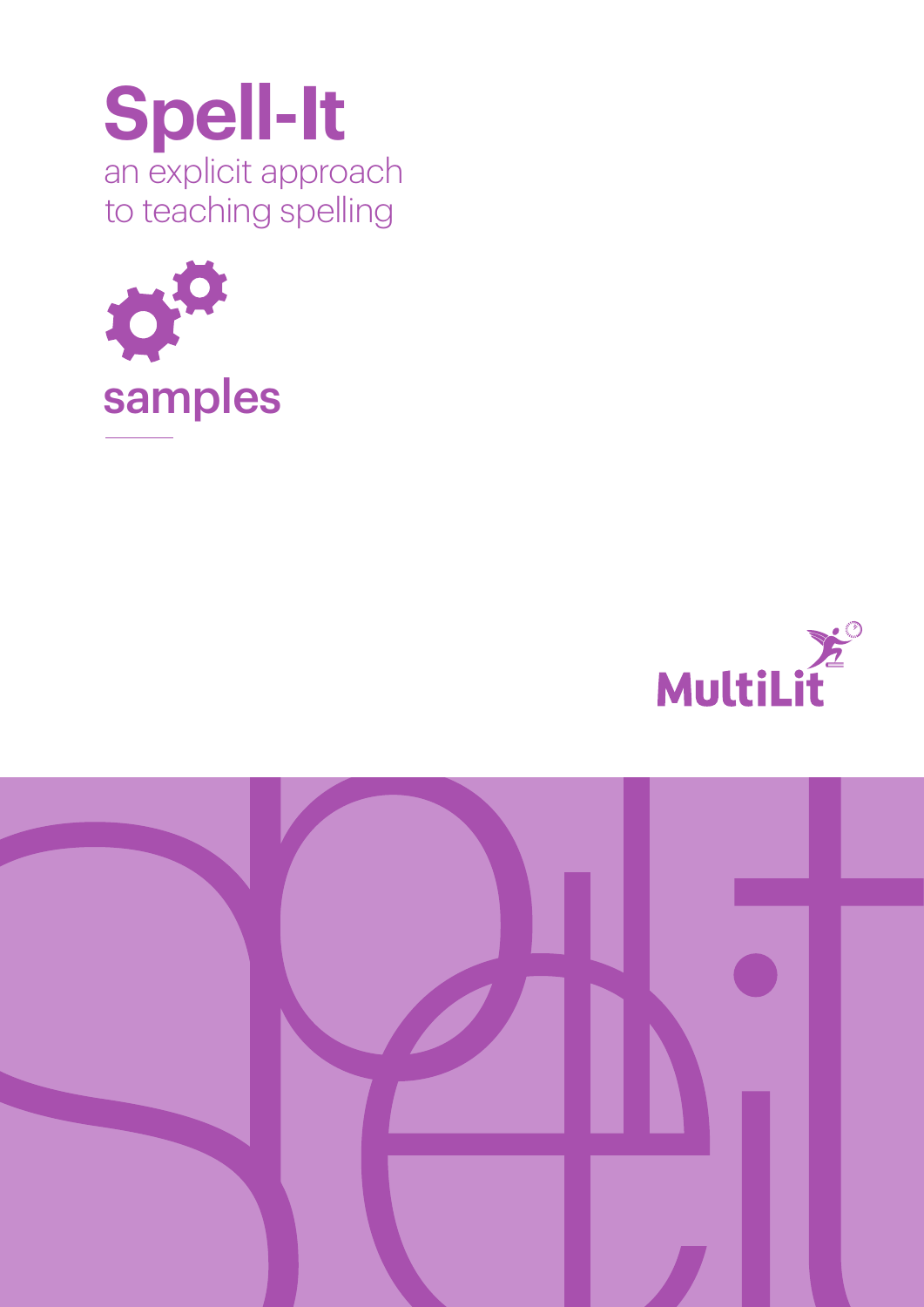# Program Content

Spell-It provides an explicit and structured approach to teaching spelling within a whole-class or small group framework. The program provides assessment tools forteachers to identify the spelling skills that are needed most, and to develop a teaching program to target these areas.

Specific teaching strategies are included for each teaching topic, with alternative 'routes' for differentiated instruction, extensive examples and word lists for use within lessons.

The program's content can be delivered overtime, and through practical activities and targeted written exercises, students' ability to generalise their newly learned spelling skills to their writing can be monitored.

The Spell-It Kit includes:

- Teacher Manual, including assessment tools
- 2 Teaching Topic Manuals, covering 17 topics dealing with a variety of spelling patterns and concepts
- Sample Student Activity Book
- Answer Book
- My Spelling Dictionary
- Access to online resources to be used alongside the lessons.
- Additional Student Activity Books (which are also available as a downloadable) can be purchased separately from MultiLit.

Spell–It Cards: The cards used alongside the program can either be downloaded from the MultiLit Members' Area, or purchased as a set from the [MultiLit website](https://multilit.com/product/pspe009/).

# Spell-It Topics

| Topic 1 | Spelling the Sounds of Australian English<br>Exercises $1 - 2$        | Topic 10 | <b>Root Words</b><br>Exercises 15 |
|---------|-----------------------------------------------------------------------|----------|-----------------------------------|
| Topic 2 | <b>Blends</b><br>Exercises $3 - 11$                                   | Topic 11 | <b>Prefixes</b><br>Exercises 16   |
| Topic 3 | 'h' Digraph Spelling Patterns<br>Exercises 12 - 17                    | Topic 12 | <b>Suffixes</b><br>Exercises 18   |
| Topic 4 | <b>Short Vowel Sounds</b><br>Exercises $18 - 23$                      | Topic 13 | <b>Plurals</b><br>Exercises 19    |
| Topic 5 | The Role of the Final 'e'<br>Exercises $24 - 25$                      | Topic 14 | Compound<br>Exercises 20          |
| Topic 6 | <b>Long Vowel Sounds</b><br>Exercises $26 - 53$                       | Topic 15 | Homonyms<br>Exercise 210          |
| Topic 7 | <b>Other Vowel Sounds</b><br>Exercises 54 - 89                        | Topic 16 | Contractior<br>Exercises 21       |
| Topic 8 | <b>Consonant Sounds Spelled in Diverse Ways</b><br>Exercises 90 - 124 | Topic 17 | Possessive<br>Exercises 22        |
| Topic 9 | Syllables<br>Exercises 125 - 153                                      |          |                                   |
|         |                                                                       |          |                                   |

| Topic 10 | <b>Root Words</b><br><b>Exercises 154 - 168</b>      |
|----------|------------------------------------------------------|
| Topic 11 | <b>Prefixes</b><br>Exercises 169 - 180               |
| Topic 12 | <b>Suffixes</b><br><b>Exercises 181 - 197</b>        |
| Topic 13 | Plurals<br>Exercises 198 - 202                       |
| Topic 14 | <b>Compound Words</b><br><b>Exercises 203 – 209</b>  |
| Topic 15 | Homonyms, Homophones and Homographs<br>Fxercise 210  |
| Topic 16 | Contractions<br><b>Exercises 211 - 219</b>           |
| Topic 17 | Possessive Apostrophes<br><b>Exercises 220 - 226</b> |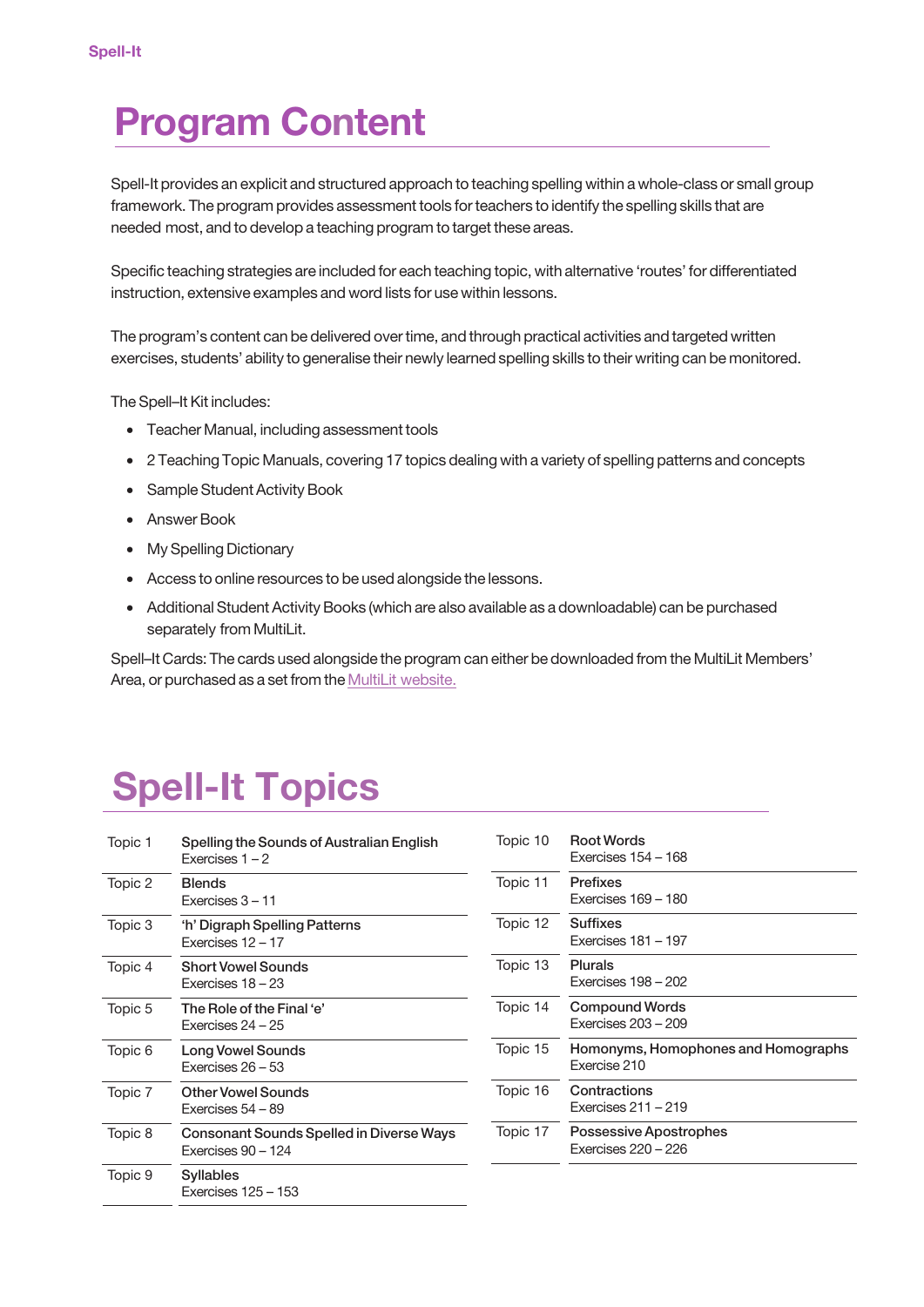# Purpose of Spell-It

- To quide the provision of a targeted Tier 1 (whole class) or Tier 2 (small group) spelling program for older, inaccurate spellers.
- To provide teachers with information about the English spelling system.

# How to Use Spell-It

## Read Chapter 1: Spelling Methodology

This explains the philosophy and research base that underpins the approach to teaching spelling inSpell-It.

### Read Chapter 2: Assessment

Select appropriate Gap Analysis Assessment and administer. Follow the flow chart in the Manual to analyse results and to decide if students need further assessment. Select appropriate teaching method - Thorough Route or Quick Route.

Group students if necessary for differentiated instruction.

## Select Teaching Topic

Plan spelling instruction for the year, term and week. Planning Models available in the Manual for suggestions for weekly spelling instruction.

### Select Practice Activities

Choose appropriate practice activities from the Activity Book as necessary – they may vary for different groups of students. Refer to the summary of Topics and Practice Exercises at the beginning of each Teaching Manual to find the practice activities that relate to each teaching topic.

Practice activities may be completed at school or as part of a weekly homework program.

## Read Chapter 3: Applying Spelling Knowledge to Writing

Plan a weekly proofreading/editing program.

Choose weekly words to develop spelling memory and/or vocabulary knowledge. Refer to My Spelling Dictionary for appropriate words. Proofreading goals and word lists canvary according to the needs of the individual students or groups of students.

### Regularly monitor students' spelling progress

Use students' daily writing, 15-minute writing samples, proofreading programs and Gap Analysis Assessments to decide if students understand the principles that underpin the spelling system of English, and if they are able to transfer this knowledge to their writing. Adjust instruction accordingly.



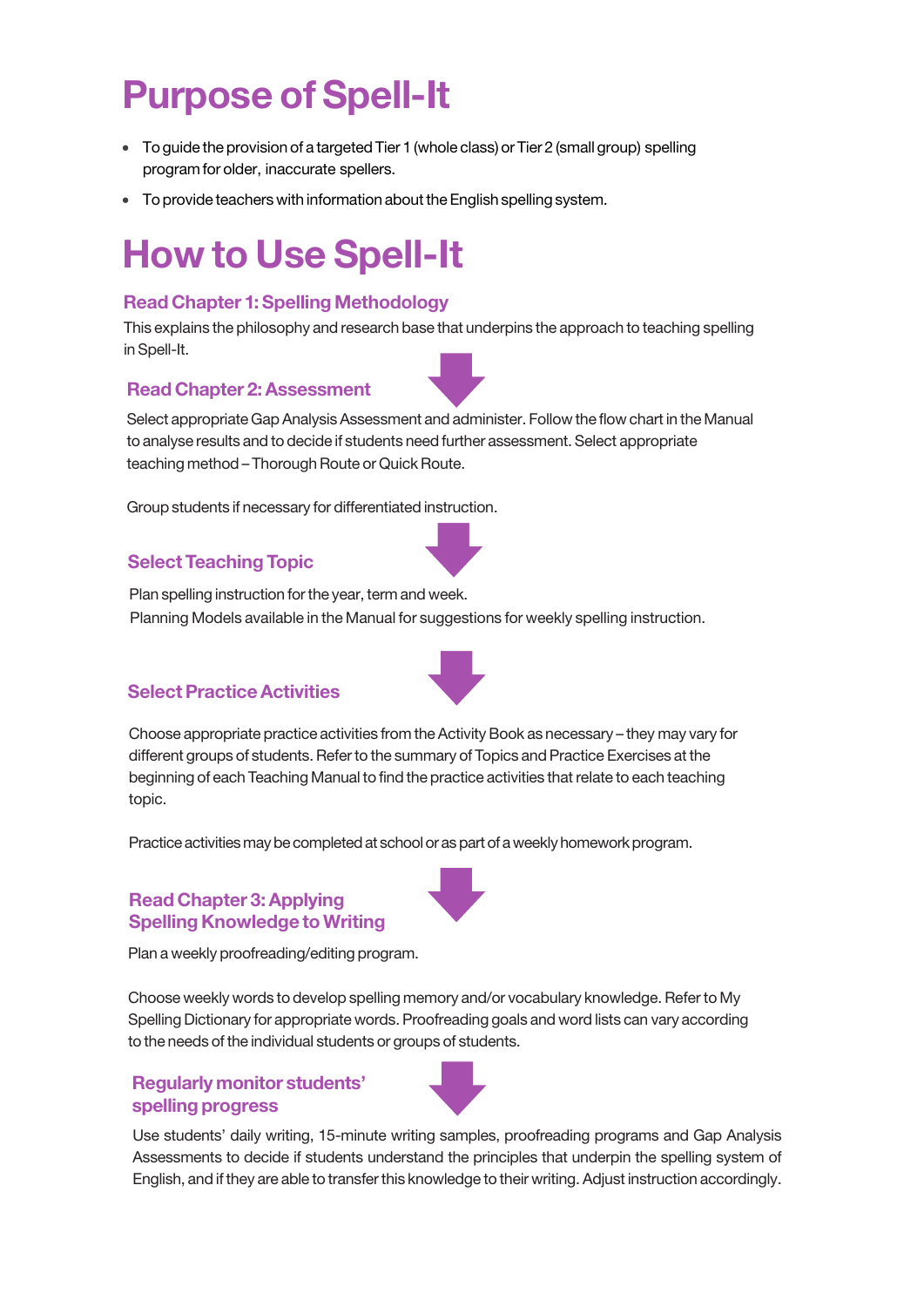#### Downloadable - Gap Analysis Assessment 2 adable – Gar Administration and Marking Guide

**Note:** This is a snapshot only – this is not the complete document.

# Gap Analysis Assessment 2

## Administration and Marking Guide

All words should be spelled completely correctly to be marked right, even if the part of the word that is incorrect is not the target being assessed. For example: the student writes 'thinnist' for 'thinnest'. The target (doubling the consonant before the suffix) is correct but the suffix 'est' has been spelled 'ist'. Mark as incorrect and make a note that the error relates to the spelling of the suffix, not to the application of the rule.

### Part A

For each of the items below, read out the word that is to be spelled and the sentence beside it. Students record the words on their Recording Sheet.

Adding suffixes to words that have a long or short vowel sound in the last syllable

- 1 **gliding:** I watched the hawk gliding overhead.
- 2 thinnest: This is the thinnest piece of string I could find.
- 3 riding: I like riding my bike around the park.
- 4 baked: My brother baked a banana cake after school.
- 5 bitten: I was bitten by a spider.
- 6 **jogger:** The jogger was exhausted by the time he had run around the bays.
- 7 winning: My sister shot the winning goal in the netball tournament.
- 8 fanned: It was so hot at the concert that we fanned ourselves with our programs.

/8

#### Adding suffixes to words that end in 'y'

- 9 countries: Many countries take part in the Olympic Games.
- 10 scariest: It was the scariest movie I had ever seen.
- 11 **marrying:** My brother is marrying my best friend tomorrow.
- 12 worried: I am worried about being late for my job interview.
- 13 **prettiest:** She was the prettiest baby in the room.
- 14 carrier: The mosquito is a carrier of disease.
- 15 **buried:** The dog buried its bone under a tree.

/7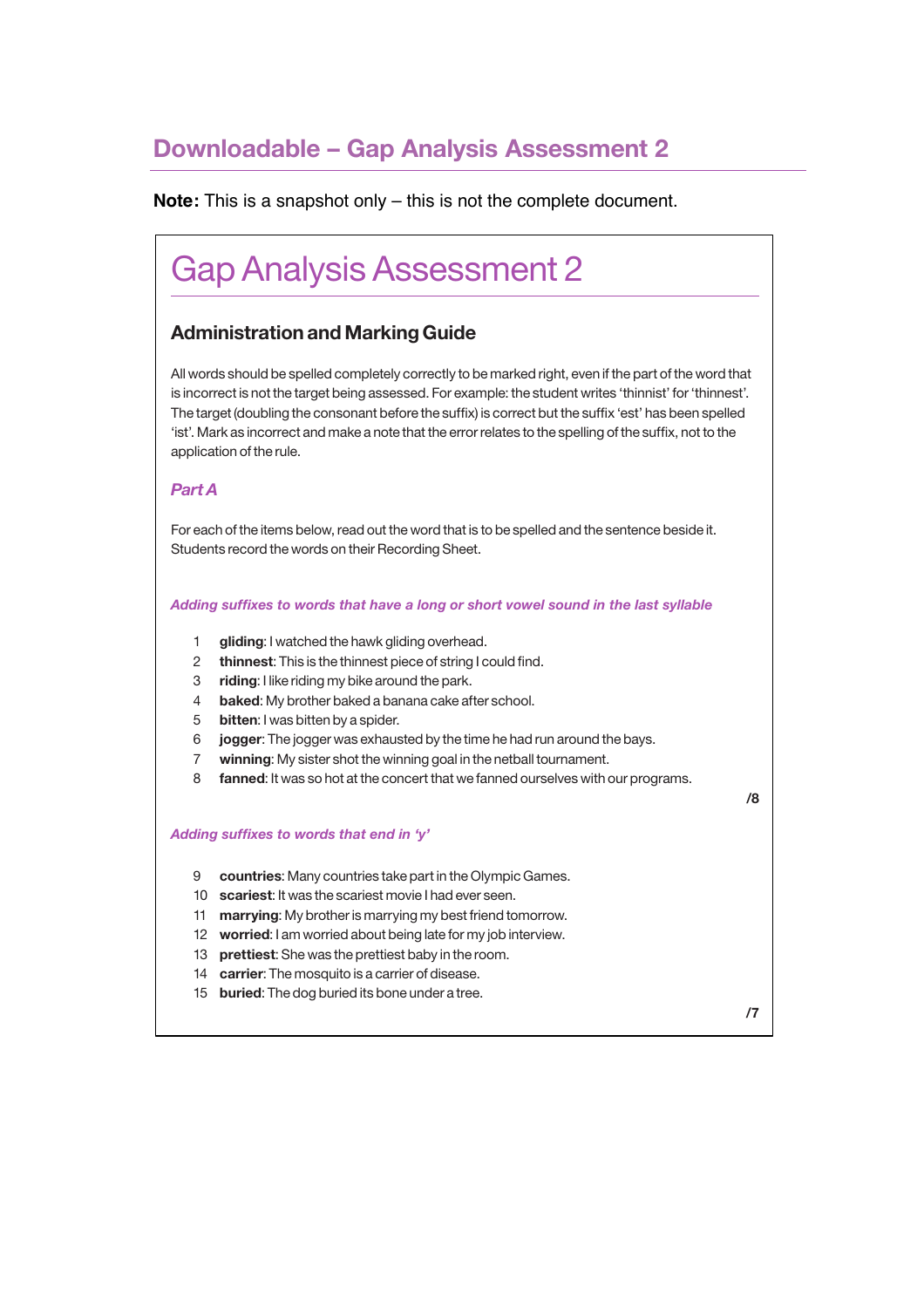### Part B

Students follow instructions on their Recording Sheet and record their answers.

#### Plurals

Give one mark for each correct word. If an apostrophe has been added, the word is incorrect.

| Singular | Plural   | Singular | Plural  |
|----------|----------|----------|---------|
| potato   | potatoes | diary    | diaries |
| radish   | radishes | half     | halves  |
| goose    | geese    | path     | paths   |
| fax      | faxes    | torch    | torches |
| orange   | oranges  | story    | stories |

#### **Contractions**

Give one mark for each correct word. The apostrophe must be in the correct place.

| <b>Expanded form</b> | Contraction | <b>Expanded form</b> | Contraction |
|----------------------|-------------|----------------------|-------------|
| there is             | there's     | where is             | where's     |
| should not           | shouldn't   | will not             | won't       |
| I would              | ľd          | could not            | couldn't    |
| you are              | you're      | we would             | we'd        |
| <b>I</b> have        | l've        | they are             | they're     |

### Part C

Students follow instructions on their Recording Sheet and record their answers.

#### **Proofreading**

Give one mark for finding the error and one mark for correcting it. If an error has been rewritten correctly (even if it is not underlined) give two marks. If an error is underlined but has not been rewritten correctly, give one mark.

| The <b>Olympick</b> Games are held every four years. | Olympic |
|------------------------------------------------------|---------|
| Athletes from <b>arownd</b> the world compete with   | around  |
| each other to win a medal. Everyone wishs for        | wishes  |

/10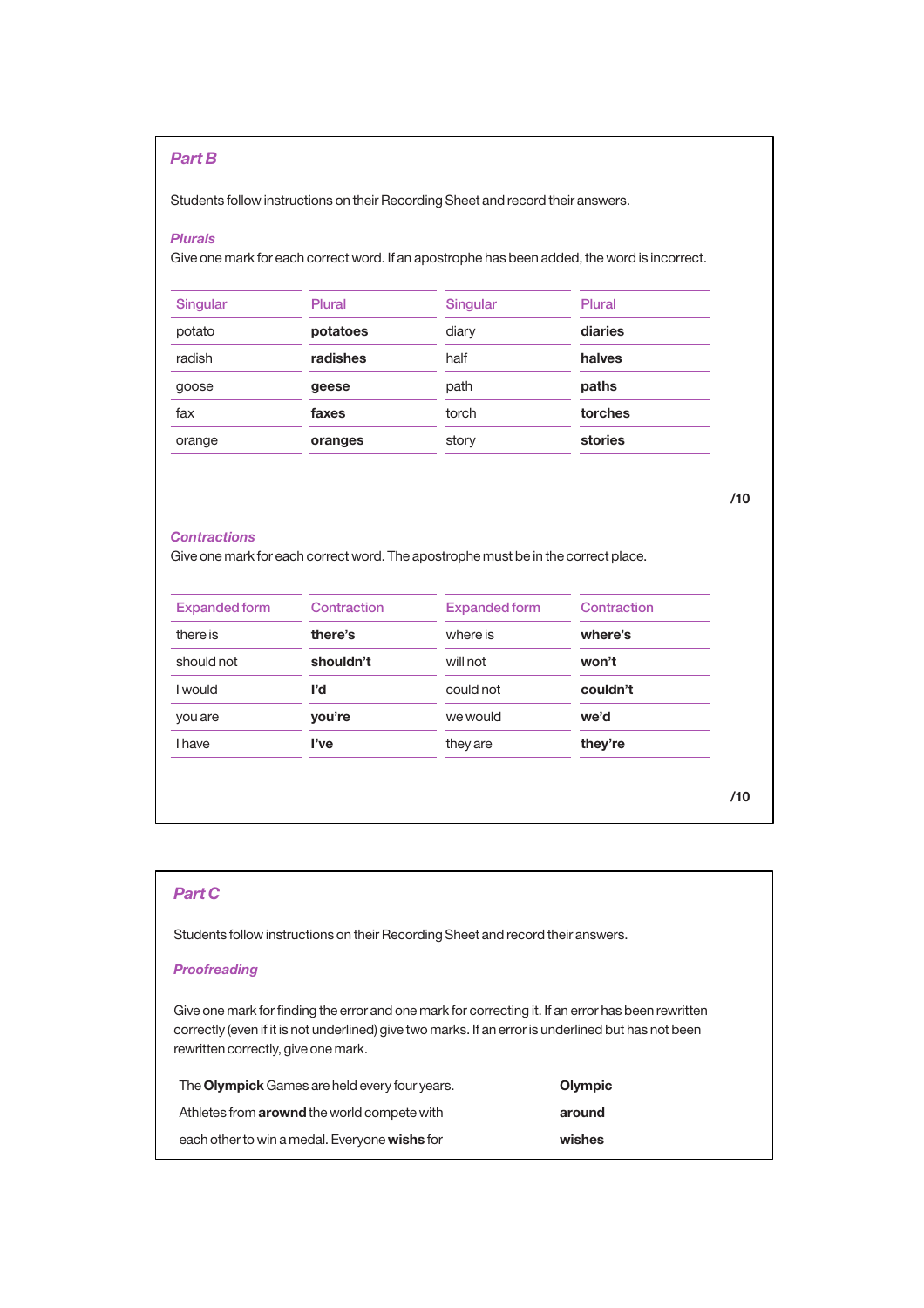# Teaching Topics

**Note:** This is a snapshot only – this is not the complete document.

# **Topic 7**

# Other Vowel Sounds

Spelling choices for the /ar/ sound Spelling choices for the /er/ sound Spelling choices for the /or/ sound Spelling choices for the /ear/ and /air/ sounds Spelling choices for the /ow/ sound Spelling choices for the /oy/ sound

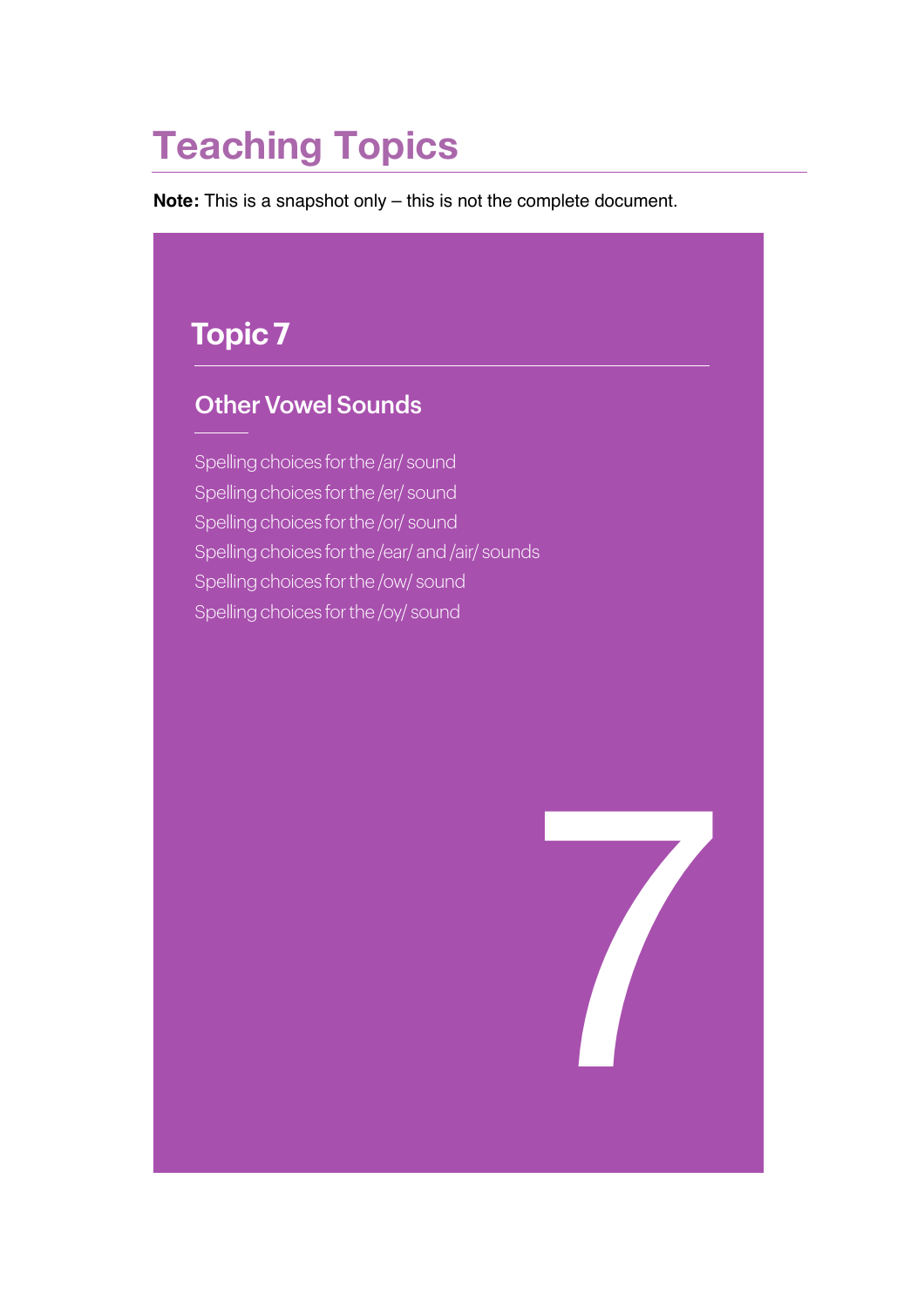# Goals and Procedure

Students will learn:

- to identify these vowel sounds in words /ar/, /er/, /or/, /ear/, /air/, /ow/, /oy/;
- to recognise the different spelling patterns for these vowel sounds;
- to spell these vowel sounds in various ways;
- the conventions that influence the spelling of these vowel sounds.

Note: The pronunciation of these vowel sounds can vary. You may need to substitute the examples used in this topic with other words to suit your local accent (e.g., 'dance', 'castle' – these words may be pronounced with an /ar/ or /a/ sound; 'data' – this word may be pronounced with an /ar/ sound or /ai/ sound depending on accent variation).

149<br>149 - Paul Barnett, amerikansk matematik<br>149 - Paul Barnett, amerikansk matematik

# The /ar/ sound

## Quick Route

### **Materials**

- Activity Book: Exercises 1, 54-55
- Exercise Books
- Whiteboard

The /ar/ sound is most commonly written 'ar' but in Australian English pronunciation, the 'a' in some words like 'basket', 'past', 'path' is also pronounced /ar/.

Ask students to complete the parts of Exercise 1 in the Activity Book that relate to the /ar/ sound. They should find the spelling patterns for this sound. They can then brainstorm words that use these patterns to complete this statement:

The /ar/ sound can be written in the following ways:

- $\gg$  ar army, farm, car
- $\gg$  a fast, path
- $\gg$  al half, calf, calm
- $\gg$  ear heart, hearth

Students can complete Exercises 54-55 in the Activity Book, if they need practice working with the È PI /ar/ sound.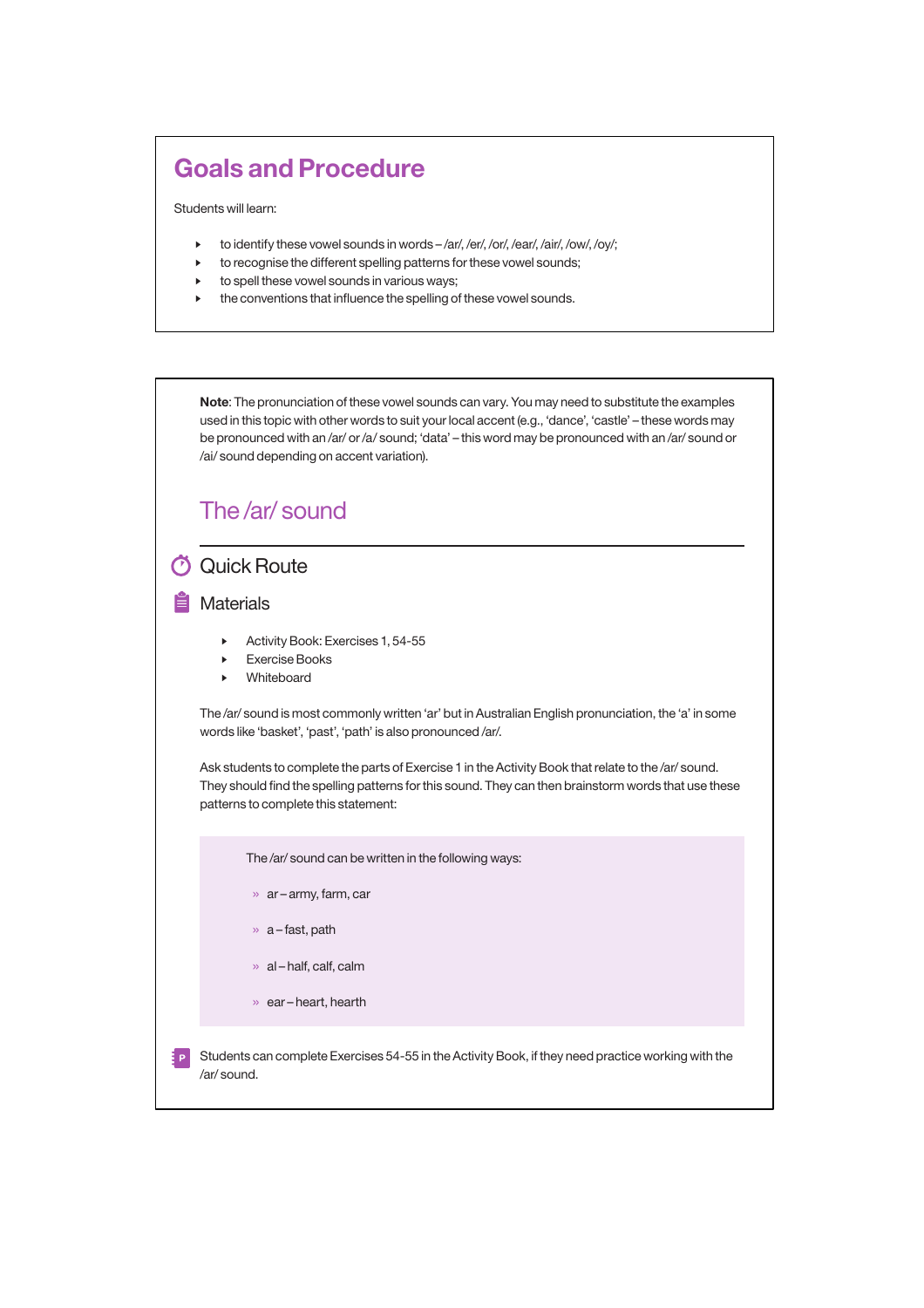| <b>Thorough Route</b>                                                                                                               |
|-------------------------------------------------------------------------------------------------------------------------------------|
| <b>Materials</b>                                                                                                                    |
| Activity Book: Exercises 1, 56-58<br>Þ<br><b>Exercise Books</b><br>k<br>Whiteboard<br>▶                                             |
| Complete the following activities as needed, then work through the Quick Route for this sound as<br>described above.                |
| <b>Elkonin Boxes</b>                                                                                                                |
| 1<br>Call out each word in the list below.                                                                                          |
| $\overline{c}$<br>Students count the number of sounds in the word.                                                                  |
| Students draw the correct number of sound boxes for each word in their exercise books.<br>3                                         |
| Write the spelling of the words on the whiteboard.<br>4                                                                             |
| 5<br>Ask students to fill in each sound box with the letters representing each sound.                                               |
| Students circle the /ar/ sound box in each word and write down the different spelling<br>6<br>patterns they have found in the list. |
| $\overline{7}$<br>Students can then complete the part of Exercise 1 in the Activity Book that relates to the /ar/<br>sound.         |
| L<br>large<br>ar<br>ge                                                                                                              |
| i<br>margin<br>ar<br>m<br>g<br>n                                                                                                    |
| calm<br>al<br>C<br>m                                                                                                                |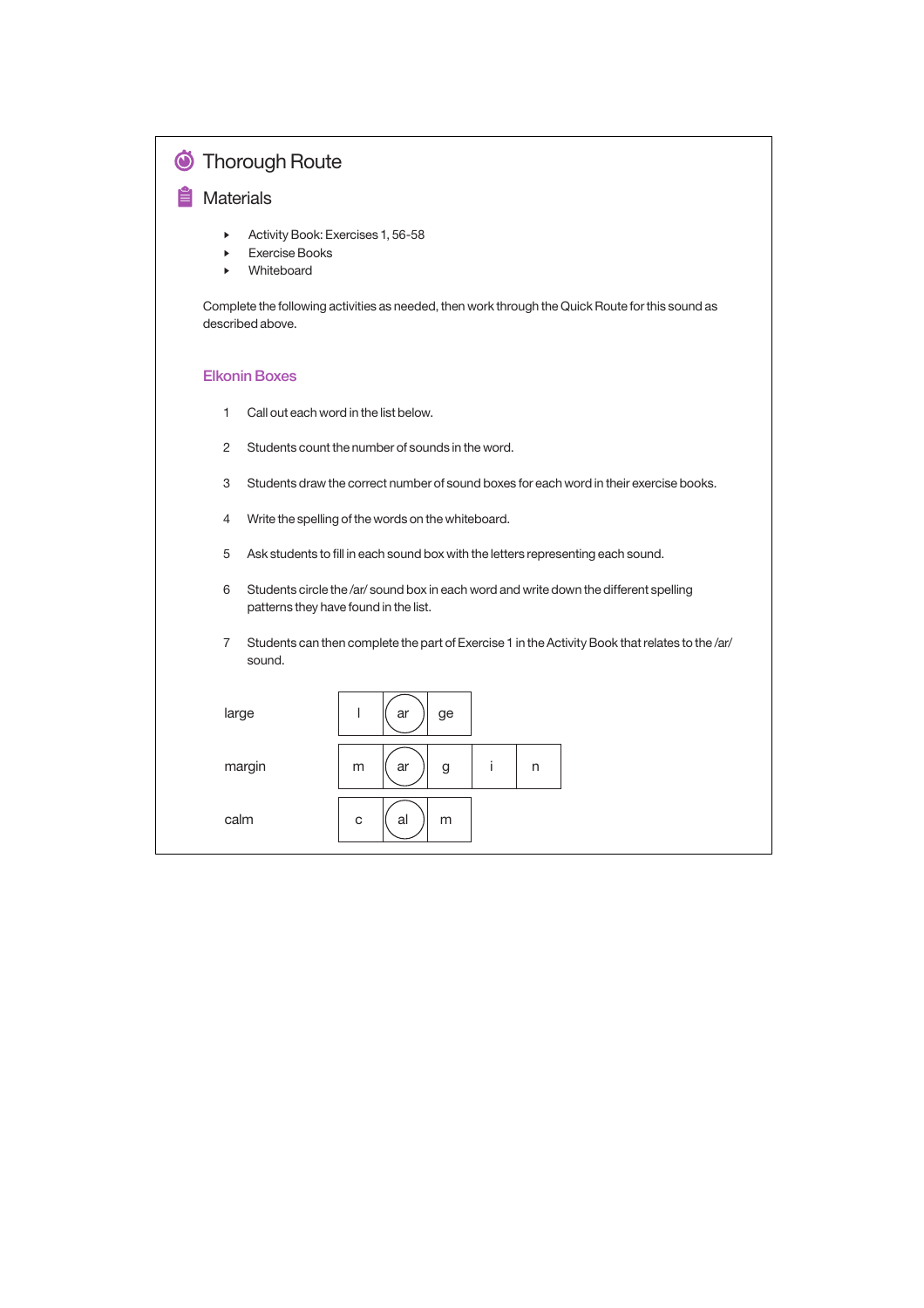#### **2** Dictation Dictation  $P$  more provided is needed, complete some of these dictation exercises.

If more practice is needed, complete some of these dictation exercises.

Read the following dictation sentences to students. Write the correct sentence on the whiteboard for nedd the renowing distancia sentences to stadents. While the concerts sentence on the wintespellia for<br>students to mark their own work. Ask students to underline all the words that have an /ar/ sound and etablished in the spelling pattern for the /ar/ sound (as bolded below). Choose dictation sentences that them circle the spelling pattern for the /ar/ sound (as bolded below). Choose dictation sentences that are appropriate for your students – you do not need to do them all.

#### Short dictations

- 1 I parked my car by the gardens and went for a walk in the park.
- 2 The calf ran past the farmer and into the raspberry bushes.

4 I can see a large star sparkling in the dark night.

Other Vowel Sounds

• Activity Book: Exercises 1, 59-61

#### $\emph{Longer dictionaries}$ One point for using 'oy' in the word 'enjoy' – 'e' 'n' 'j' 'oy'. (Write the word on the whiteboard

Spell-It Teaching Topic 7

152

- 1 The **army marched** for days before it reached the castle. Although everyone was tired, they were going to <u>charge</u> the main gate at the start of the next day.
	- 2 My <u>father</u> slipped on a <u>marble</u> and spilt a glass of wine and a bottle of <u>tomato</u> sauce. No  $\overline{\phantom{a}}$  ,  $\overline{\phantom{a}}$  ,  $\overline{\phantom{a}}$  in the word in the word of the case matter how <u>h**ar**d</u> he rubbed, he could not get the <u>m**ar**ks</u> off the <u>carpet</u>.

| <b>N</b> Vocabulary development           |         |          |                                                                                                                                                                                                   |  |
|-------------------------------------------|---------|----------|---------------------------------------------------------------------------------------------------------------------------------------------------------------------------------------------------|--|
| /oy/ words in different curriculum areas. |         |          | You could use any of the following words for vocabulary development. Students could find the<br>meanings of the words and use them in sentences. Try to find opportunities during the week to use |  |
| ahoy                                      | annoy   | boycott  | convoy                                                                                                                                                                                            |  |
| decoy                                     | destroy | employee | enjoy                                                                                                                                                                                             |  |
| loyal                                     | voyage  | appoint  | avoid                                                                                                                                                                                             |  |
| boil                                      | choice  | coin     | disappoint                                                                                                                                                                                        |  |
| hoist                                     | invoice | joist    | moist                                                                                                                                                                                             |  |
| noise                                     | oil     | point    | poison                                                                                                                                                                                            |  |
| spoil                                     | toil    | voice    | void                                                                                                                                                                                              |  |
|                                           |         |          |                                                                                                                                                                                                   |  |

Students can complete Exercises 56-58 in the Activity Book if they need more practice working with E P I the /ar/ sound.

As the parts of Exercise 1 in the parts of Exercise 1 in the Activity Book that relate to the  $\ell$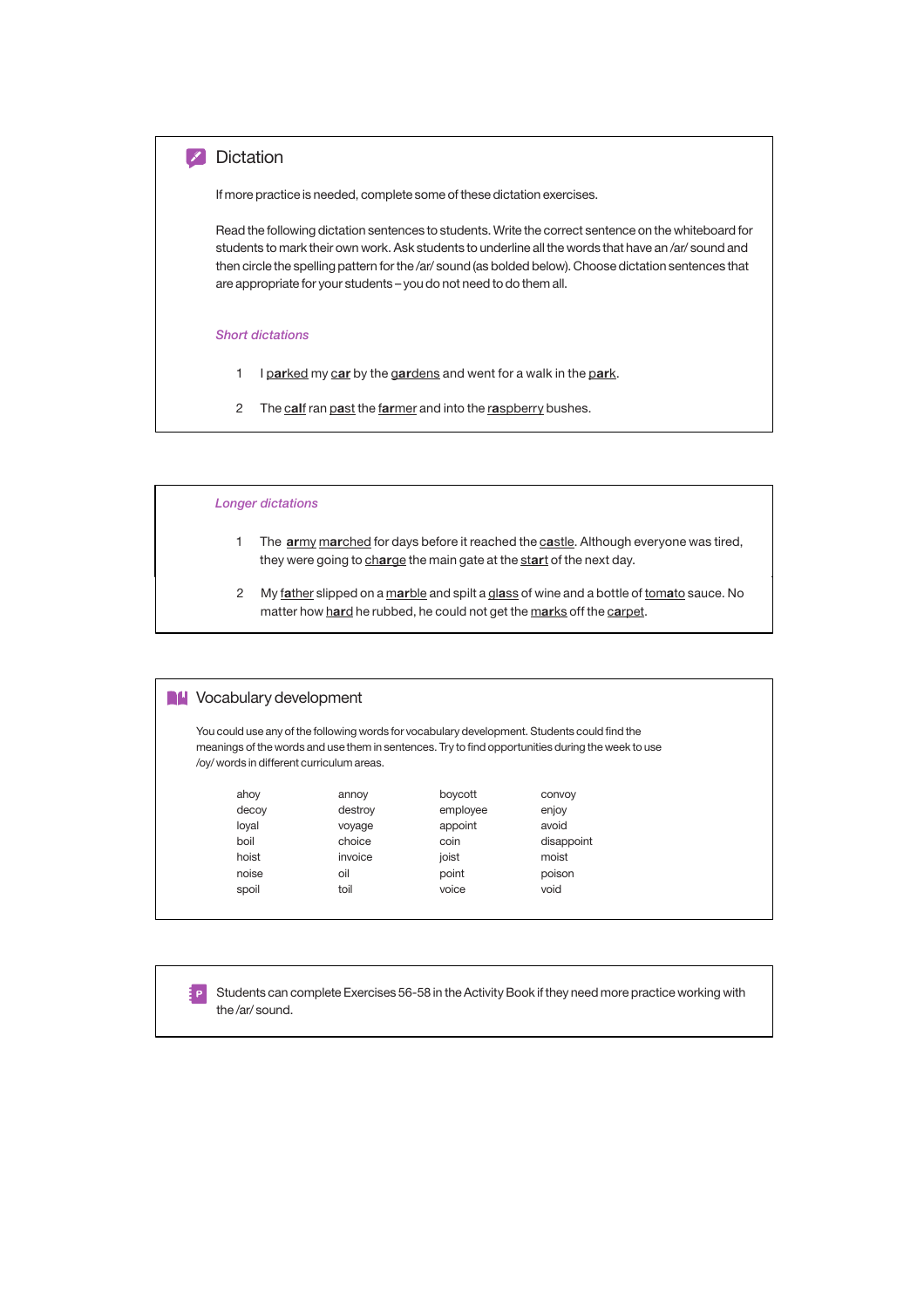## **Activity Book** 7 PUUN –

**Note:** This is a snapshot only – this is not the complete document.

# Topic 7 – Other Vowel Sounds

| ar<br>a<br>m f<br>t<br>$c \t h$<br><b>College</b><br>S.<br>p<br>Example: star, tar, fast | k<br>r |
|------------------------------------------------------------------------------------------|--------|
|                                                                                          |        |
|                                                                                          |        |
|                                                                                          |        |
|                                                                                          |        |
|                                                                                          |        |
|                                                                                          |        |
|                                                                                          |        |

|    | <b>Exercise 57</b>                                                                                                                                                                                                 |
|----|--------------------------------------------------------------------------------------------------------------------------------------------------------------------------------------------------------------------|
|    | Complete the following sentences with a word that contains an /ar/ sound. The first (or last)<br>letter has been given as a hint. Circle the /ar/ spelling patterns. The first one has been done<br>as an example. |
| 1. | You can still see the $s_{C(a)}$ on my arm from where I had stitches.                                                                                                                                              |
| 2. | shops.                                                                                                                                                                                                             |
| 3. | The <b>_____ my</b> museum of Western Australia has tanks and guns around the<br>outside.                                                                                                                          |
| 4. | $\frac{1}{2}$ lonly have <b>h</b> $\frac{1}{2}$ a teaspoon of sugar in my tea.                                                                                                                                     |
| 5. | The f______________ was furious when the sheep escaped through a hole in the<br>fence.                                                                                                                             |
|    |                                                                                                                                                                                                                    |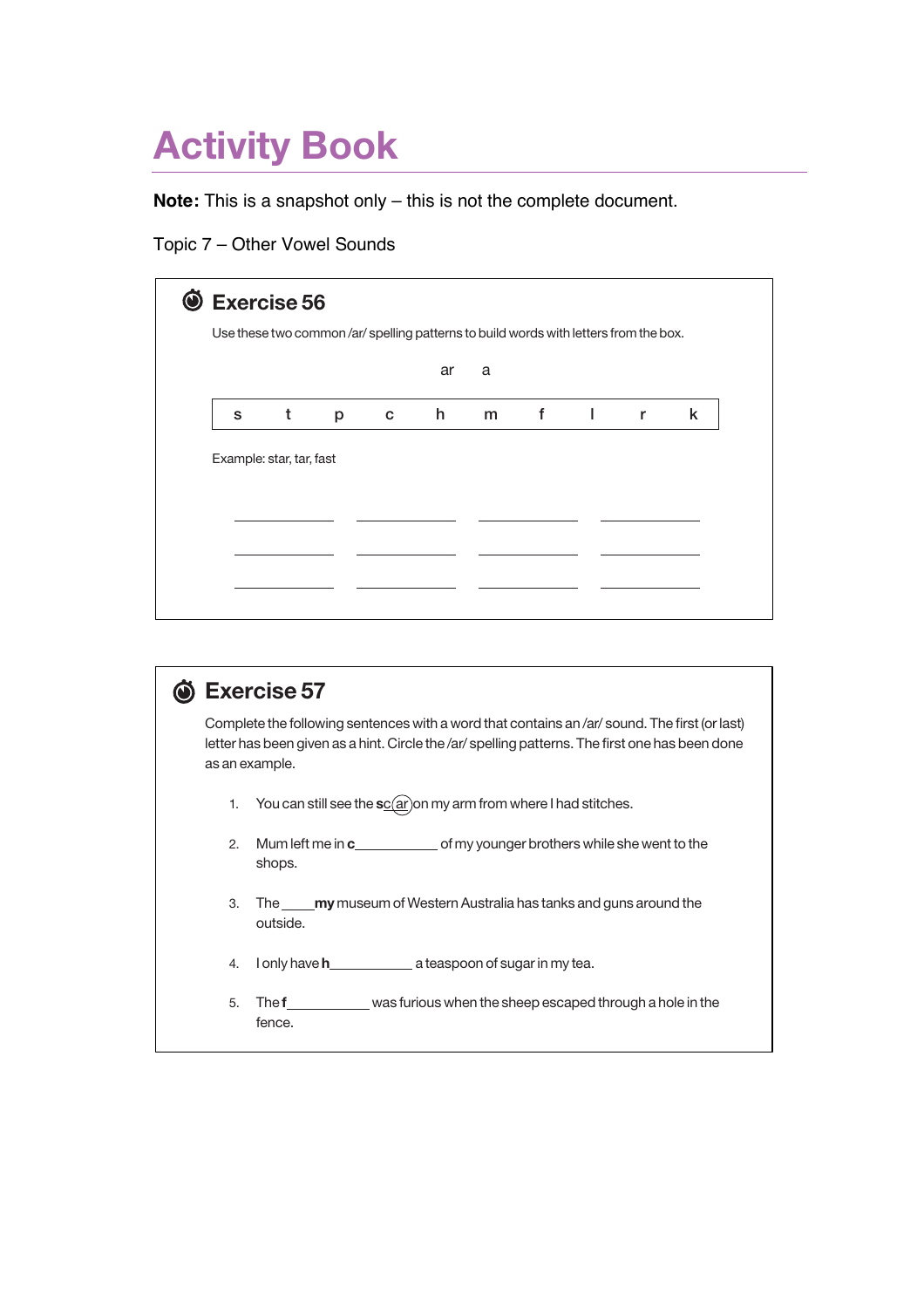

# My Spelling Dictionary – optional consumable

The My Spelling dictionary provides students with lists of words organised by beginning sound, rather than letter (highlighting the varying spelling patterns for that sound), with room for students to add words they encounter in their reading and writing to each list. The dictionary also includes reference sections summarising English spelling rules, and listing common prefixes, suffixes and useful word roots. One teacher copy of the dictionary is provided in the Spell-It Kit. Additional dictionaries will need to be purchased should schools wish to have one copy for every student in the class or group. Additional copies can be purchased from the MultiLit website. Subject to wear and tear, students should only require one copy of the My Spelling Dictionary.

| /V/                               |            |           |                                 | $\mathsf{\left\langle}\mathsf{V}\mathsf{\right\rangle}$ |
|-----------------------------------|------------|-----------|---------------------------------|---------------------------------------------------------|
| /v/can look like this             |            |           | Common academic words continued | Definition                                              |
| ve<br>$\mathbf{v}$                | f          | virtually |                                 |                                                         |
| caravan<br>very                   | of<br>have | visible   |                                 |                                                         |
| van<br>average                    | give       | visual    |                                 |                                                         |
| cavity<br>vest                    | love       | volume    |                                 |                                                         |
|                                   |            | voluntary |                                 |                                                         |
| Words beginning with /v/          |            |           | Other /w/words                  | Definition                                              |
| Words for writing                 | Definition |           |                                 |                                                         |
| vacuum                            |            |           |                                 |                                                         |
| valuable                          |            |           |                                 |                                                         |
| various                           |            |           |                                 |                                                         |
| vegetables                        |            |           |                                 |                                                         |
| violence                          |            |           |                                 |                                                         |
| visible                           |            |           |                                 |                                                         |
| visitor                           |            |           |                                 |                                                         |
| volcano                           |            |           |                                 |                                                         |
| voyage                            |            |           |                                 |                                                         |
| Common academic words<br>validity | Definition |           |                                 |                                                         |
| variables                         |            |           |                                 |                                                         |
| vehicle                           |            |           |                                 |                                                         |
| version                           |            |           |                                 |                                                         |
| via                               |            |           |                                 |                                                         |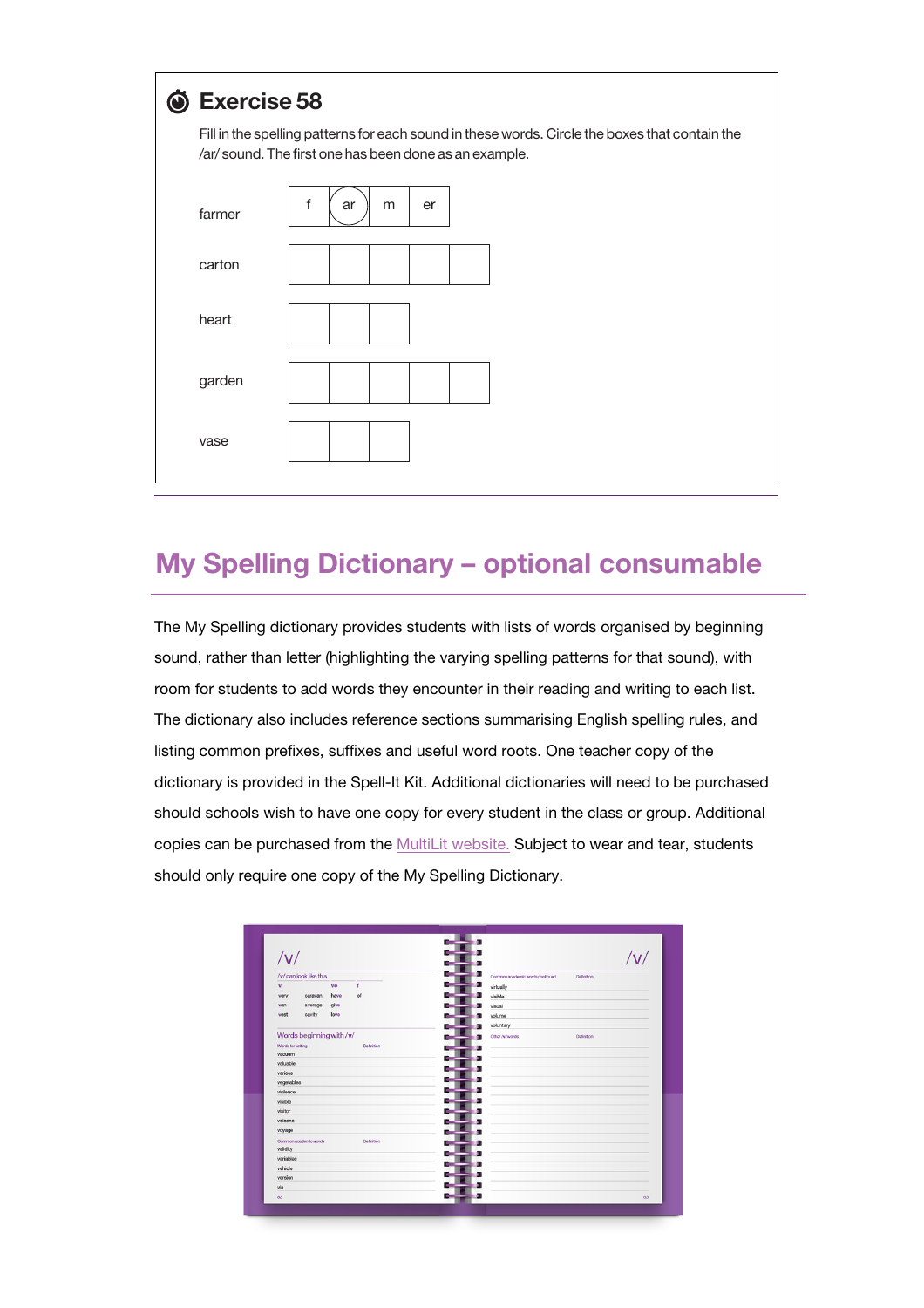# My Spelling Dictionary cont.

**Note:** This is a snapshot only – this is not the complete document.

| $\sqrt{2}$               |                         |                           |                     |      |        |                       |            | /or/ |
|--------------------------|-------------------------|---------------------------|---------------------|------|--------|-----------------------|------------|------|
|                          | /or/ can look like this |                           |                     |      |        | Common academic words | Definition |      |
| ŏ                        | ore                     | oor                       | oar                 | bur  | digno  | alternative           |            |      |
| $\mathbf{5}$             | more                    | $d$ oor                   | soar                | your | fought | author                |            |      |
| $\overleftarrow{\sigma}$ | shore                   | poor                      | roar                | pour | sought | authority             |            |      |
|                          |                         |                           |                     |      |        | automatically         |            |      |
| G                        | M                       | ue                        | $\overline{\sigma}$ | đ    | augh   | Other/or/words        | Definition |      |
| $\overline{5}$           | <b>Saw</b>              | <b>August</b>             | walk                | war  | caught |                       |            |      |
| water                    | paw                     | cause                     | talk                | warm | taught |                       |            |      |
|                          |                         | Words beginning with /or/ |                     |      |        |                       |            |      |
| Words for writing        |                         |                           | Definition          |      |        |                       |            |      |
| almost                   |                         |                           |                     |      |        |                       |            |      |
| already                  |                         |                           |                     |      |        |                       |            |      |
| also                     |                         |                           |                     |      |        |                       |            |      |
| although                 |                         |                           |                     |      |        |                       |            |      |
| always                   |                         |                           |                     |      |        |                       |            |      |
| awesome                  |                         |                           |                     |      |        |                       |            |      |
| awful                    |                         |                           |                     |      |        |                       |            |      |
| awkward                  |                         |                           |                     |      |        |                       |            |      |
| orchard                  |                         |                           |                     |      |        |                       |            |      |
| $order$                  |                         |                           |                     |      |        |                       |            |      |
| ordinary                 |                         |                           |                     |      |        |                       |            |      |
| organise                 |                         |                           |                     |      |        |                       |            |      |
| $\overline{3}$           |                         |                           |                     |      |        |                       |            | 35   |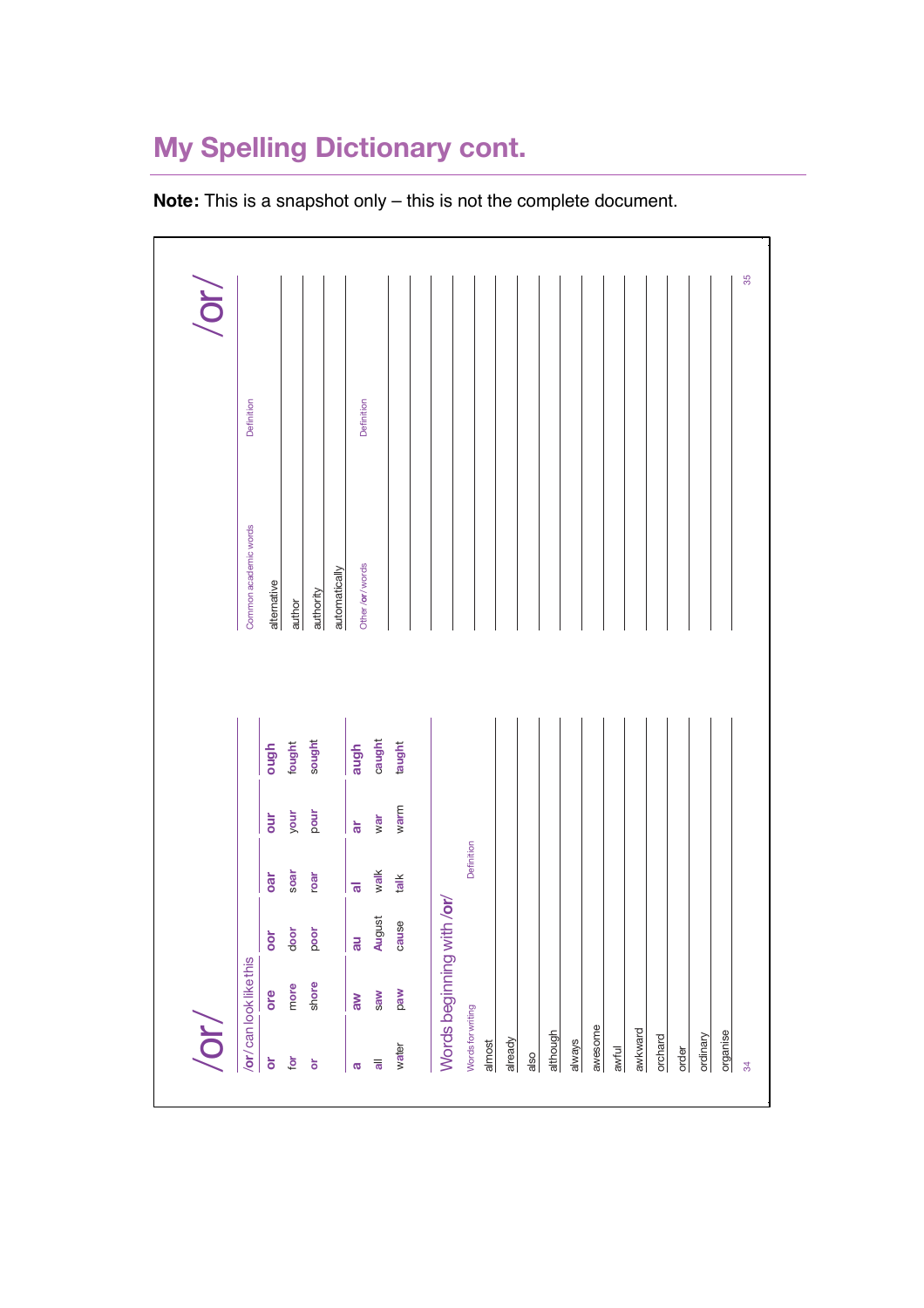# Downloadables – Spell-It Cards

**Note:** This is a snapshot only – this is not the complete document.